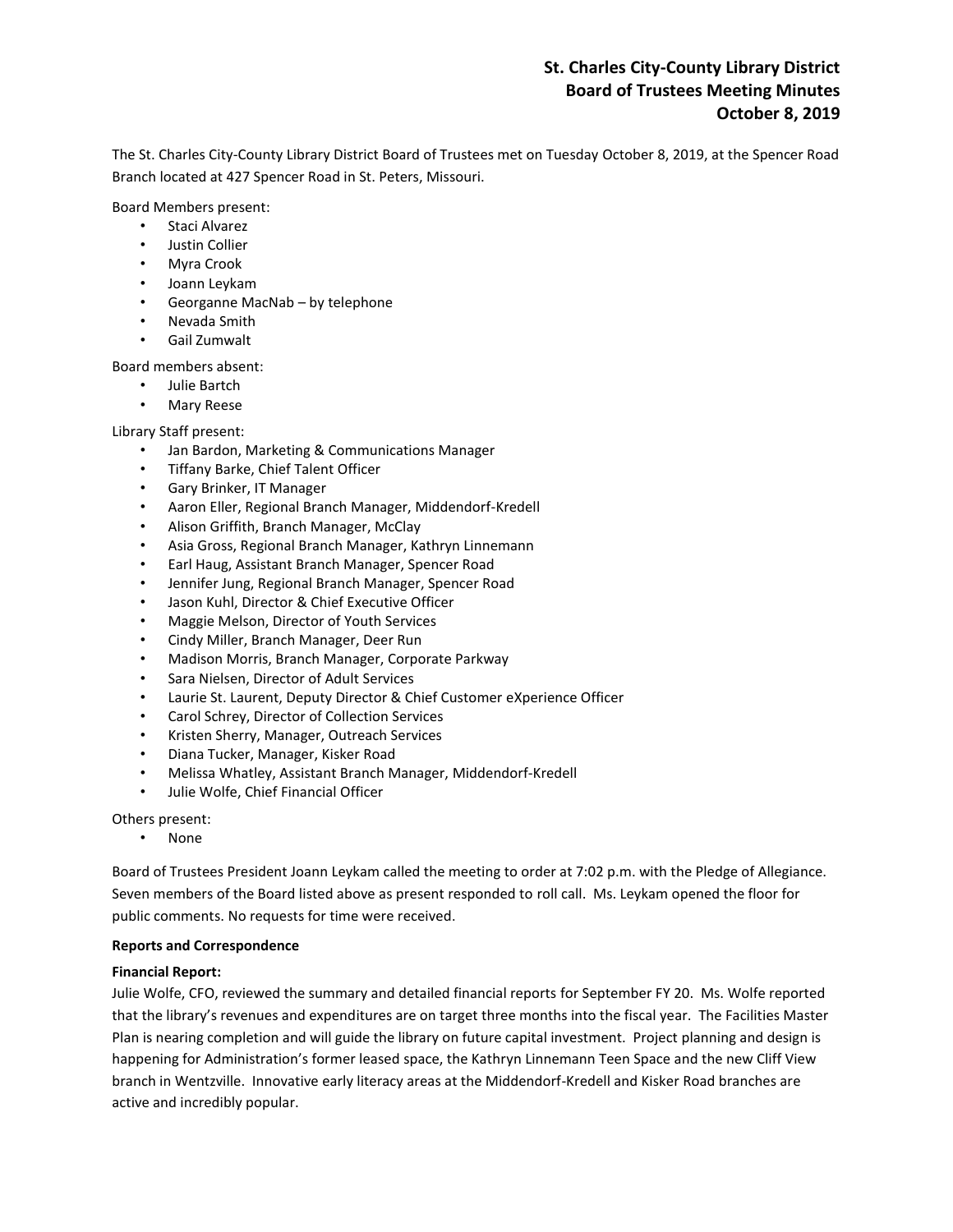**Director's Report:** The monthly Director's report details progress on each of the Library's Strategic Plan initiatives. In addition to the items included in the written report, Jason verbally reported the following:

- Open houses for the early literacy spaces at the Kisker Road and Middendorf-Kredell branches have been postponed until November.
- A special board meeting will be held on Tuesday, November 19, to review the schematics for the Cliff View branch.
- Staff will be meeting with Bond Architects on October 9<sup>th</sup> to review options for the KL Teen Space.
- The Second Annual How-To Festival, held on Saturday, September 21<sup>st</sup> at the Spencer Road Branch, was an amazing success with 1,668 attendees. Library staff and experts from the community hosted 59 sessions and 6 booths covering a variety of interests throughout the day.
- The Missouri State Library was impressed with how we leverage Summer Reading grant funding. They reached out to staff and asked them to present a webinar titled "Using Grant Funds to Start a Summer Intern Program" on October 1 to librarians across the state.
- Jason announced that Lori Beth Crawford has been hired to fill the Chief Communications & Engagement Officer position. She will start her new role on October 31st.
- Job descriptions for Development Specialist, Director of Development, and Marketing and Communications Manager have been updated. The Marketing and Communications Manager is now the liaison to the Friends of the Library.

**Monthly Statistical Report:** Circulation for the September 2019 was 545,018, which includes physical checkouts, eMedia checkouts, renewals and auto-renewals. Total FY20 year-to-date circulation through September (1,761,983) increased 13.01% over the same period in FY19 (1,559,165). Year-to-date eMedia usage through September (221,155) increased 9.31% from FY 19 (202,316). eMedia accounted for 13.10% of September's total circulation. There were 1,882 new library cards issued in September, 219 of which were online registrations. There were 607 programs offered in September (Children – 249, Teen – 64, Adult – 294) which were attended by 12,679 people (Children – 7,365, Teen – 1,196, Adult – 4,118). Self-checkouts for September totaled 116,051.

**Correspondence:** The following documents were distributed to the Trustees prior to the meeting:

 Customer emails dated September 20, 2019, and October 4, 2019, regarding Portage des Sioux Branch.

## **CONSENT AGENDA:**

Minutes from September 10, 2019, Meeting

**MOTION:** Nevada Smith moved to approve the consent agenda as presented. Myra Crook second. Motion approved seven affirmative, zero negative, zero abstentions and two absent.

### **FORMAL AGENDA:**

### **OLD BUSINESS**

None.

### **NEW BUSINESS**

**20-13: Resolution No. 20-02 Recognizing and Supporting All Regional Police Departments, Sheriff Departments, And Other First Responder Agencies** Resolution No. 20-02 was presented to the Trustees for their consideration. The St. Charles County Council recently passed a similar resolution in support of ethical and professional policing,